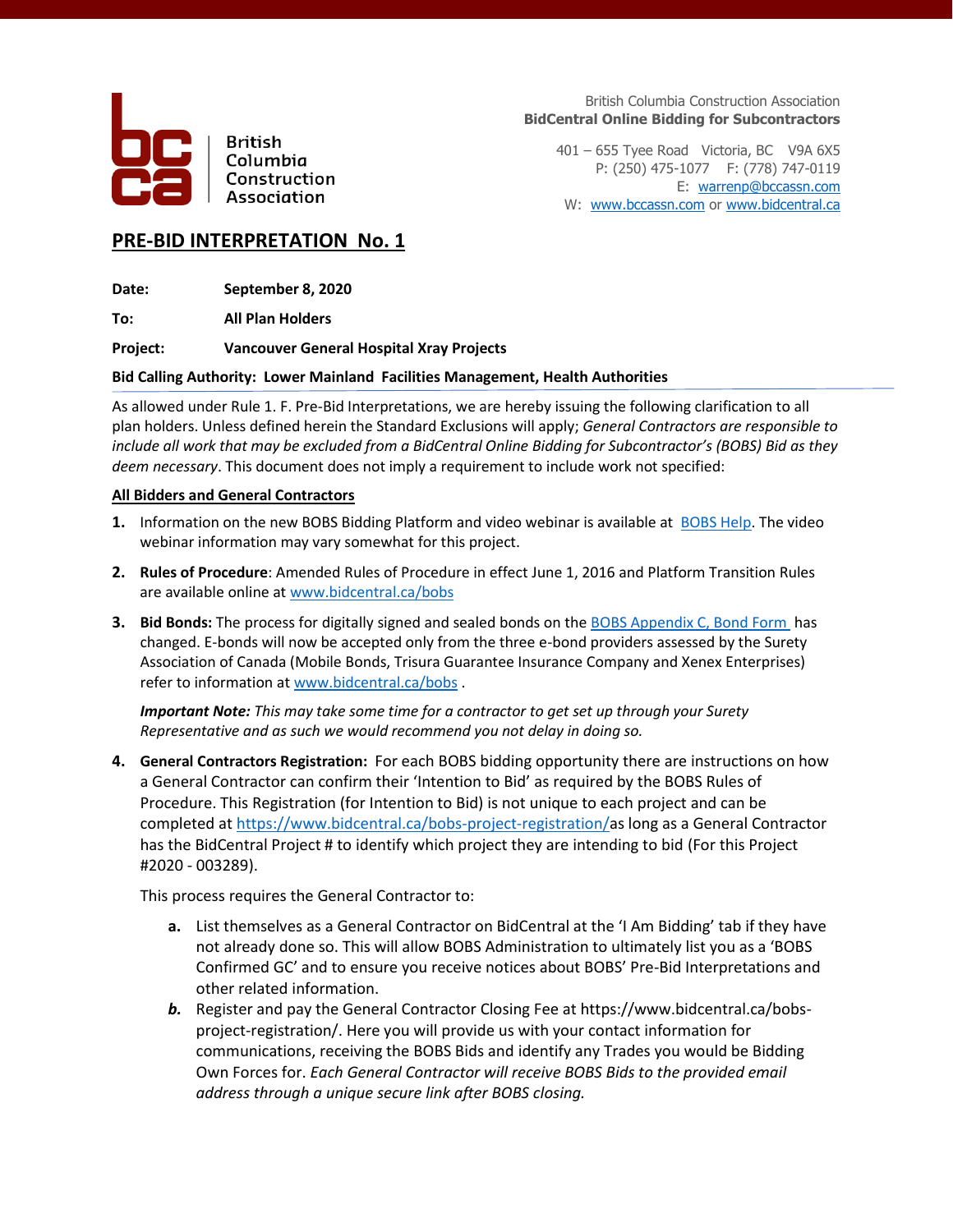# **PRE-BID INTERPRETATION No. 1 Page 2 of 2**

**Project: Vancouver General Hospital Xray Projects**

### **Mechanical**

This Bid shall include specifications on Drawing M3.00 Specifications & Details and Division 21 Mechanical (not limited to but including Section 21 00 01). Appendix A, Standard Exclusions shall apply. General Contractors shall include for this work as they deem necessary.

### **Electrical**

This Bid shall include electrical scope as defined on Drawing E-100.2 General Notes and Division 26 Electrical (not limited to but including Section 26 05 01). Appendix A, Standard Exclusions shall apply. General Contractors shall include for this work as they deem necessary.

**END**

### **BidCentral Online Bidding for Subcontractors per;**

Warrene Perks

Warren E. Perks, Administrator